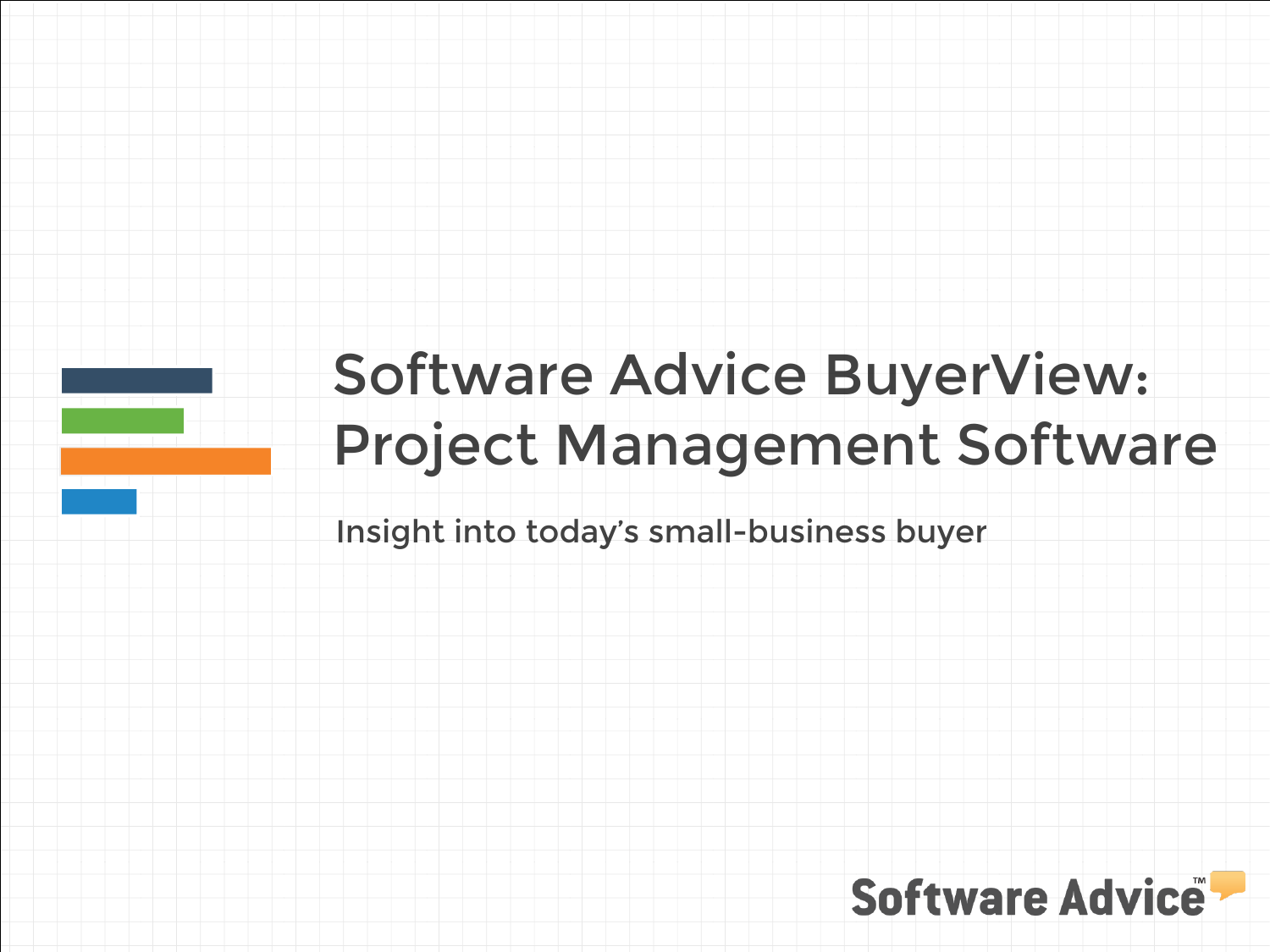#### Abstract

Every year, Software Advice talks with thousands of small businesses (those with annual revenues of \$100 million or less), providing us with unparalleled insight into how they evaluate software. We analyzed information from these smallbusiness buyers to learn the features and functionality they want most in new project management software.

- Almost half of small-business buyers (46 percent) were currently using manual methods to track and organize their projects.
- Among those buyers who expressed a deployment preference, 100 percent indicated a desire for a Web-based application.
- Most top-requested applications (in particular, time tracking, task management and resource management) are tied to project profitability or revenue.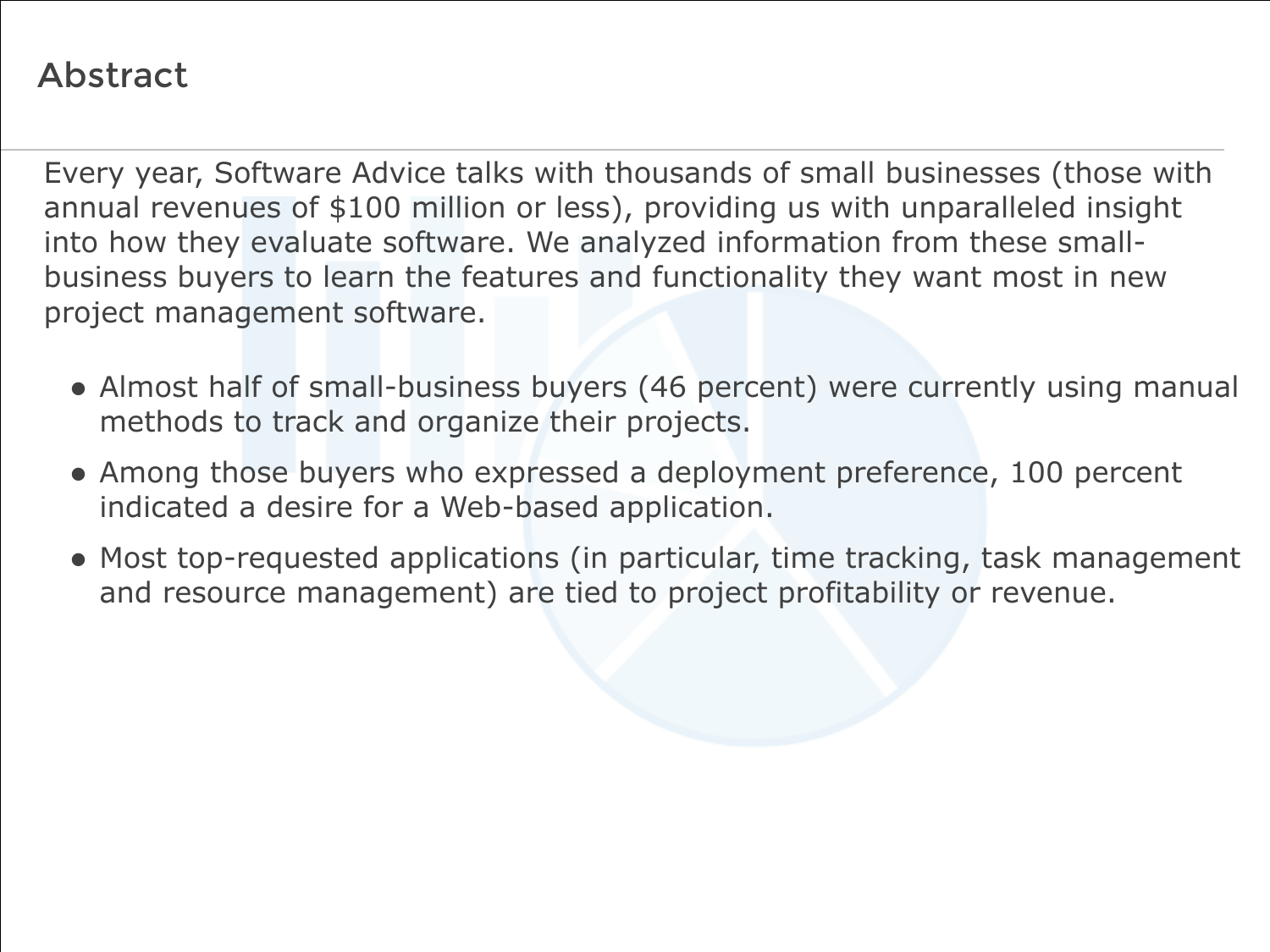# Almost Half Using Manual Methods to Manage Projects



Nearly half of buyers (46 percent) were looking to replace manual methods, while 35 percent were already using some form of project management software.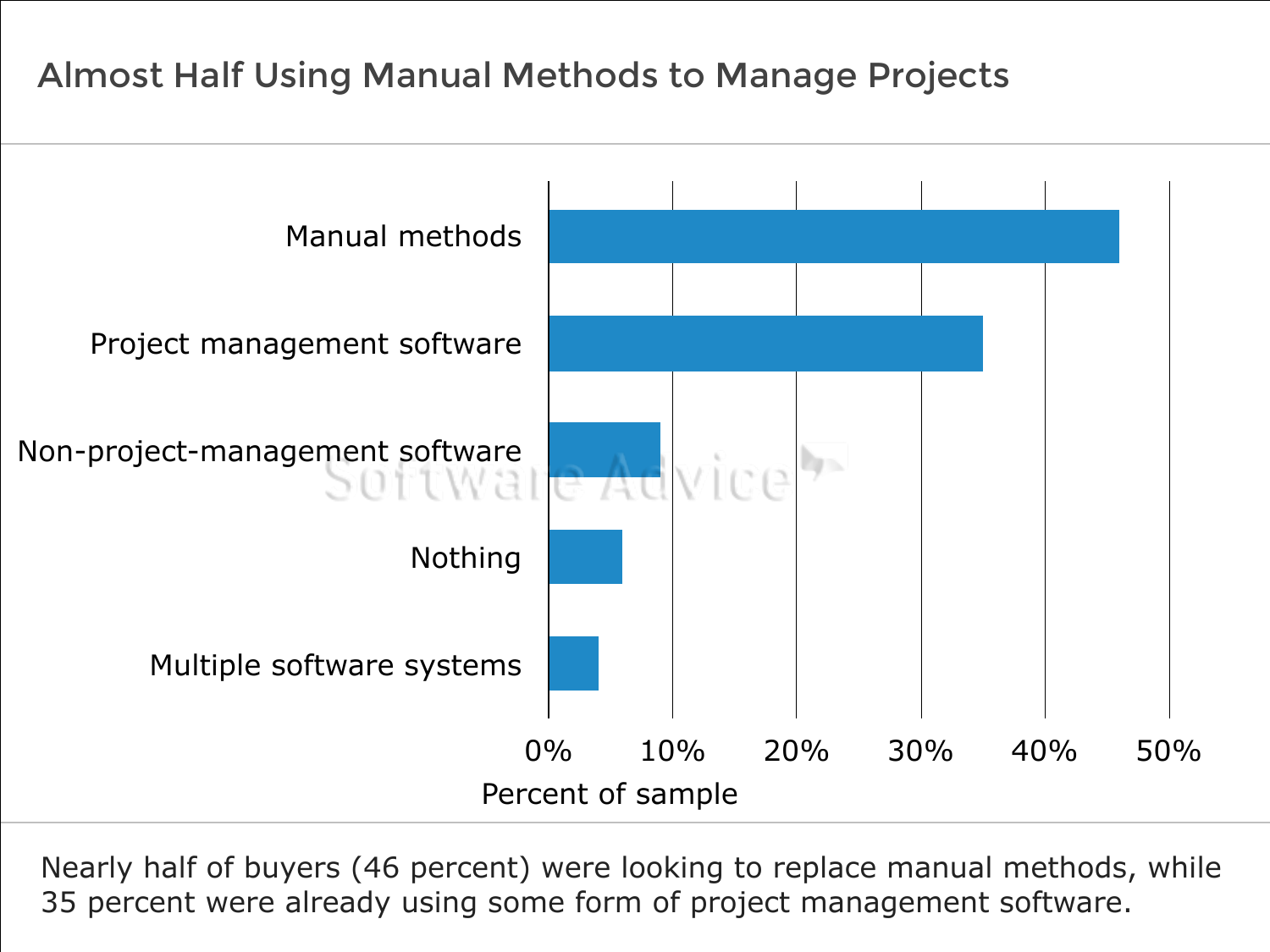#### All Buyers With a Preference Wanted Web-Based Deployment



The majority of buyers did not indicate a deployment preference (75 percent). However, the remaining 25 percent wanted Web-based deployment.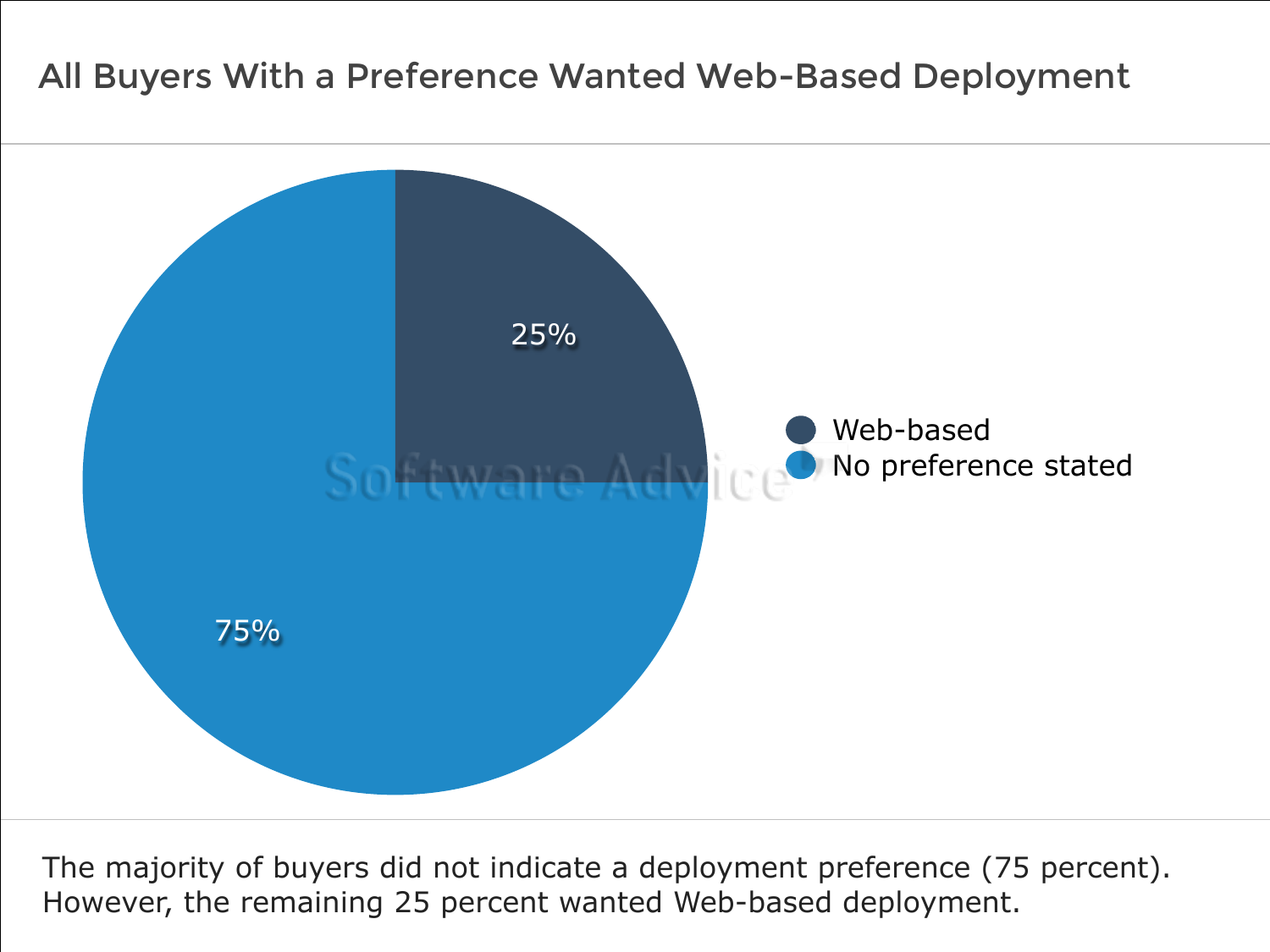#### Almost 90 Percent Seek Integrated Suites



The vast majority (88 percent) were interested in purchasing an integrated suite of two or more applications. Only 12 percent of buyers wanted best-of-breed.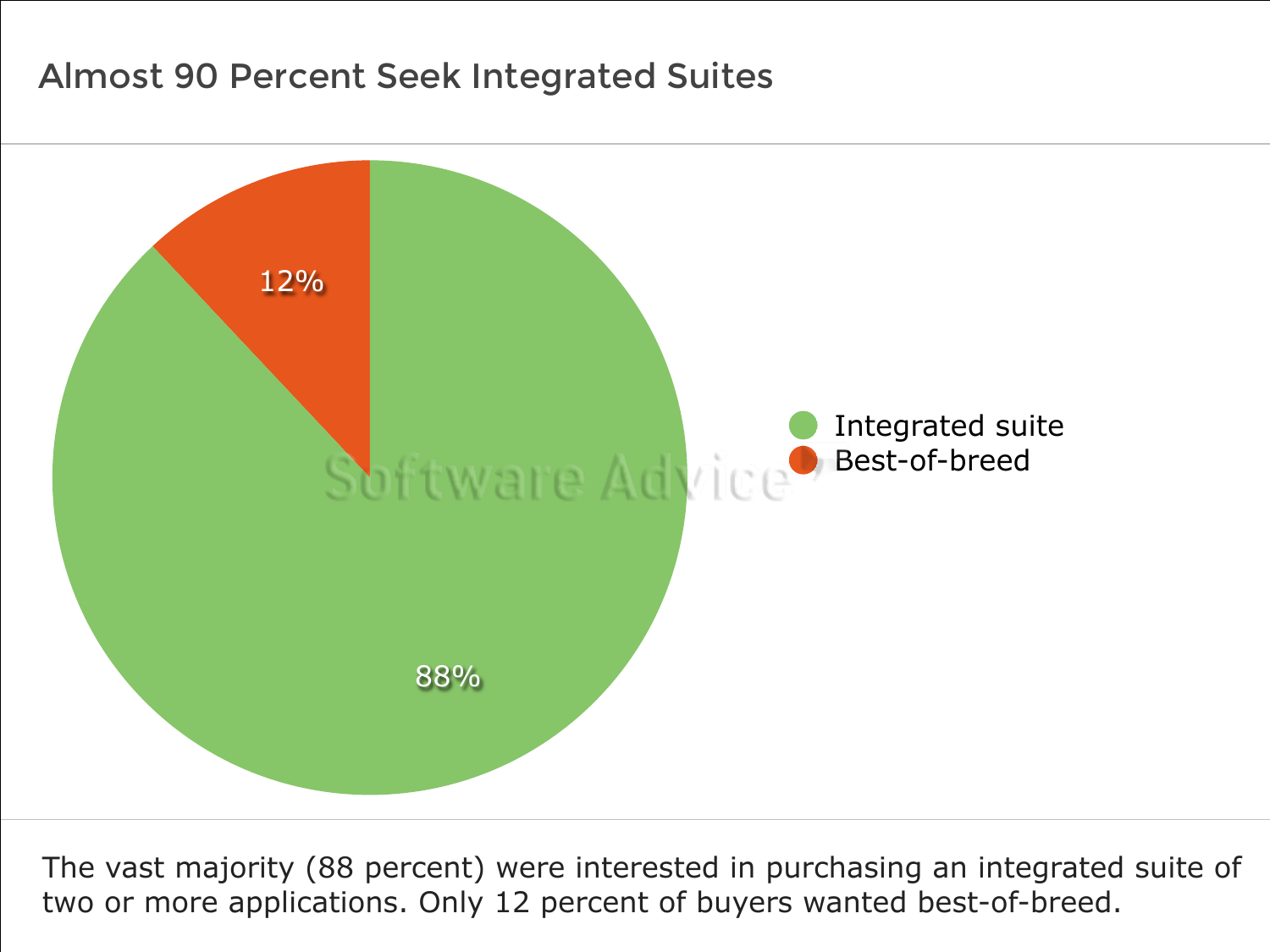

Forty-three percent were executives or senior managers; 15 percent were in midlevel management. Only 21 percent of buyers were in project management jobs.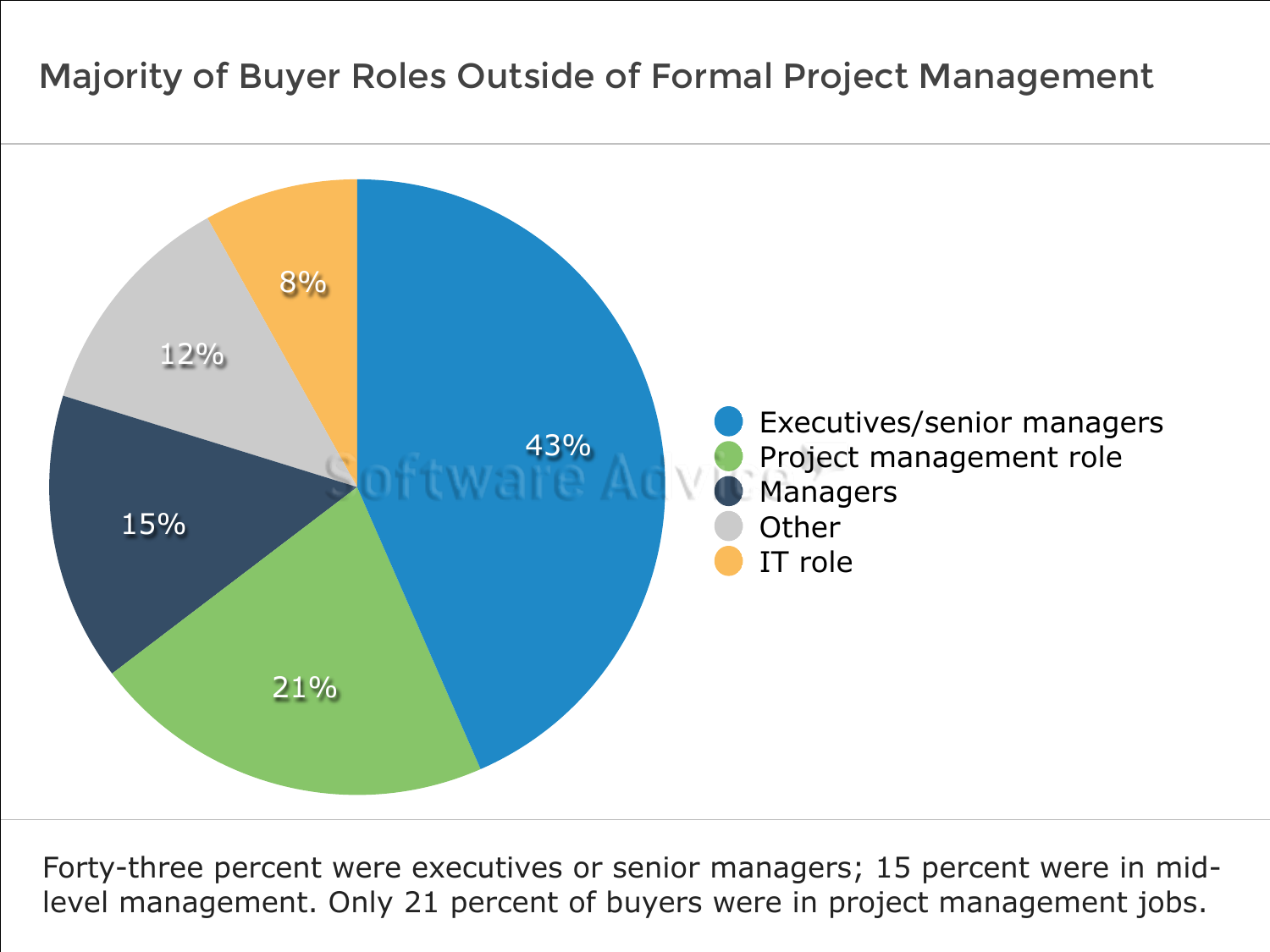# Top-Requested Applications Linked to Project Profitability



Apart from project management, which was 98 percent, time tracking, task management and resource management were top-requested applications.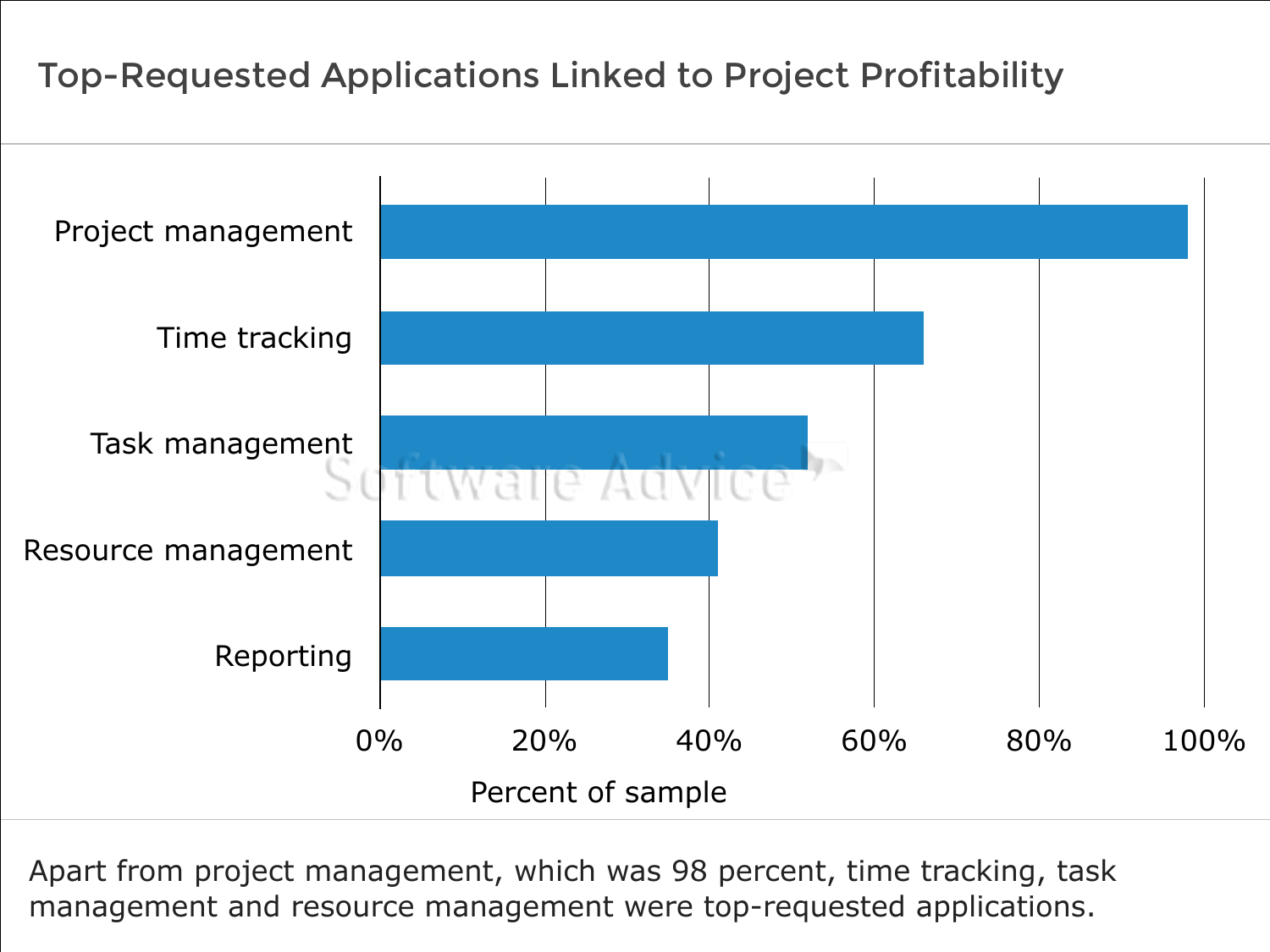# Buyers Seek More Efficiency and Functionality in PM Software



Forty-one percent of buyers were looking to improve efficiency and accuracy, making this the most-cited reason, with 32 percent needing greater functionality,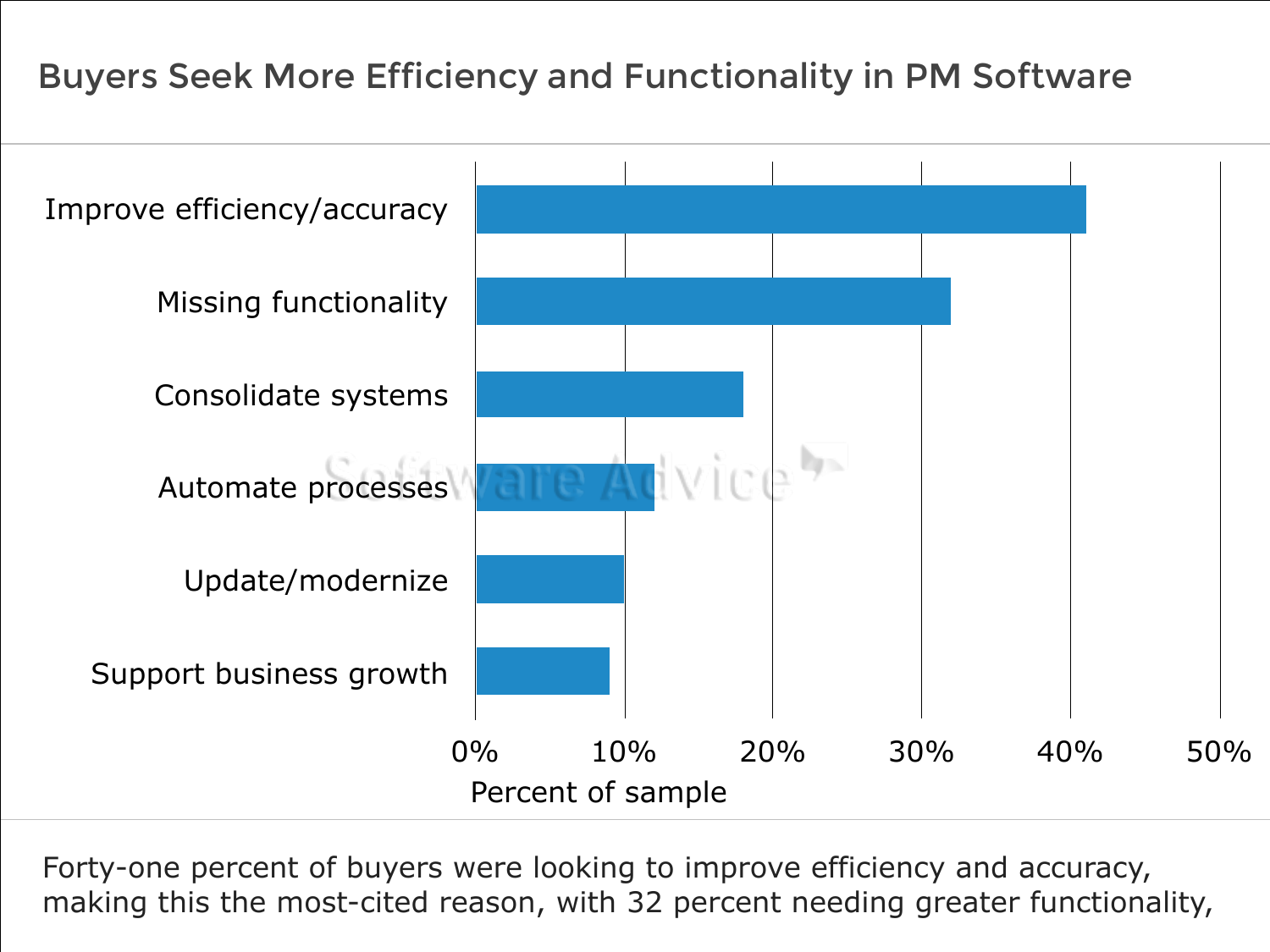### Majority of Buyers from Companies with 1-50 Employees



Sixty-four percent of buyers were from companies with 1-50 employees. Meanwhile, 34 percent were from businesses with 51-1,000 employees.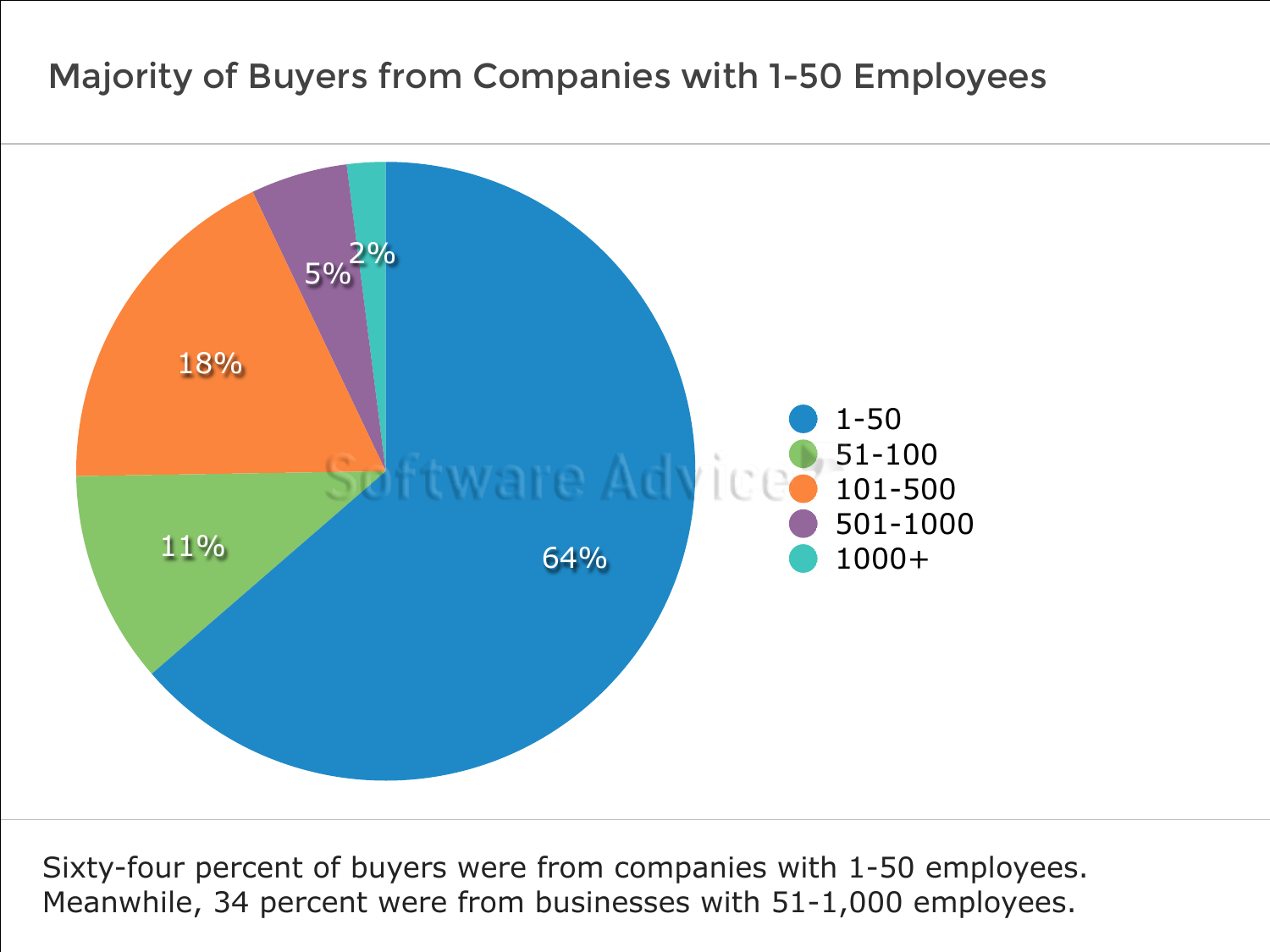

Thirty percent of buyers reported company revenue of \$1-5 million, and 22 percent less than \$1 million. Only 9 percent reported revenue above \$51 million.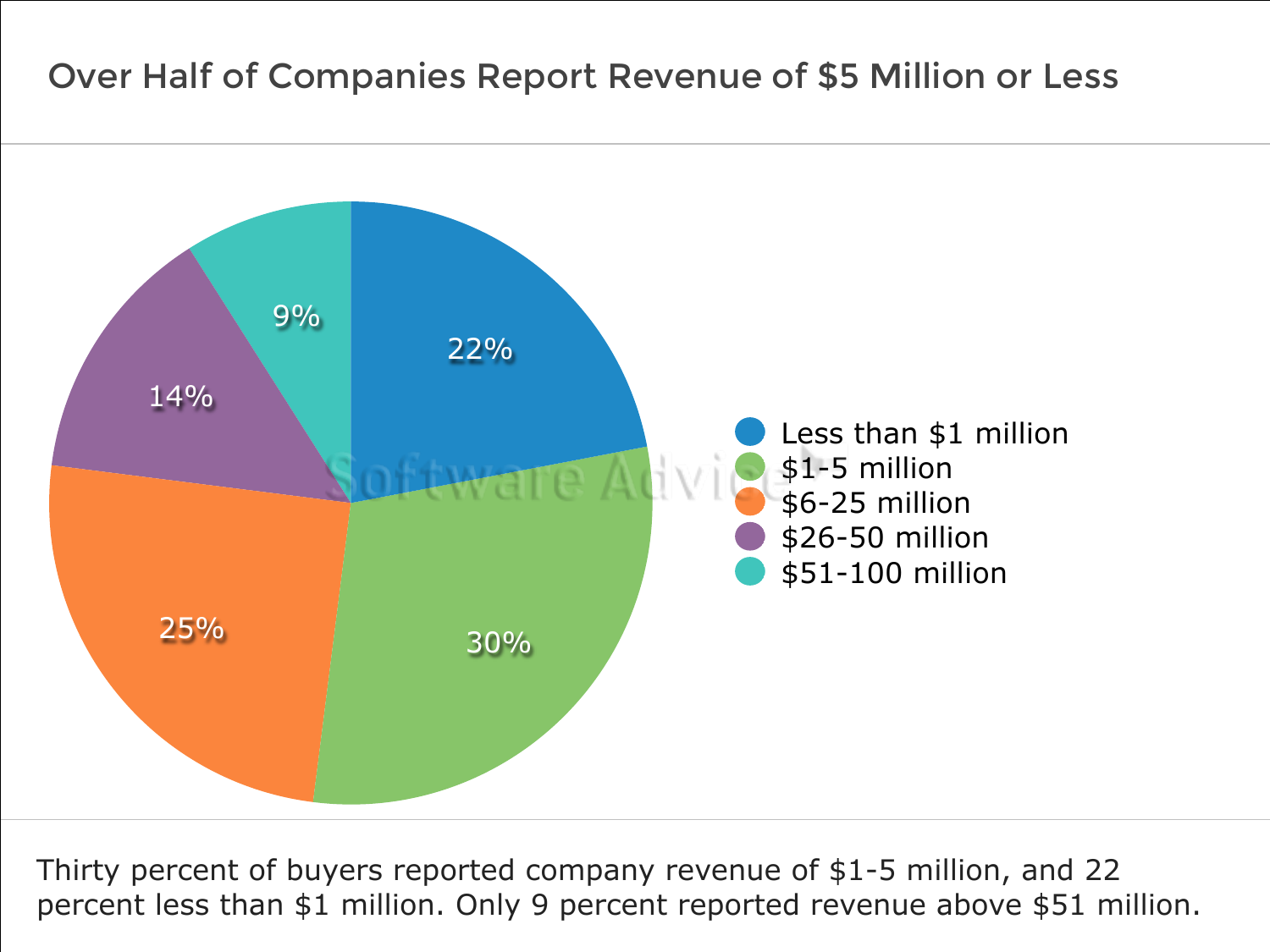#### Four Industries Accounted for 66 Percent of our Sample



Four main segments (technology, public service, industrial and marketing/ advertising) were represented by the majority of buyers.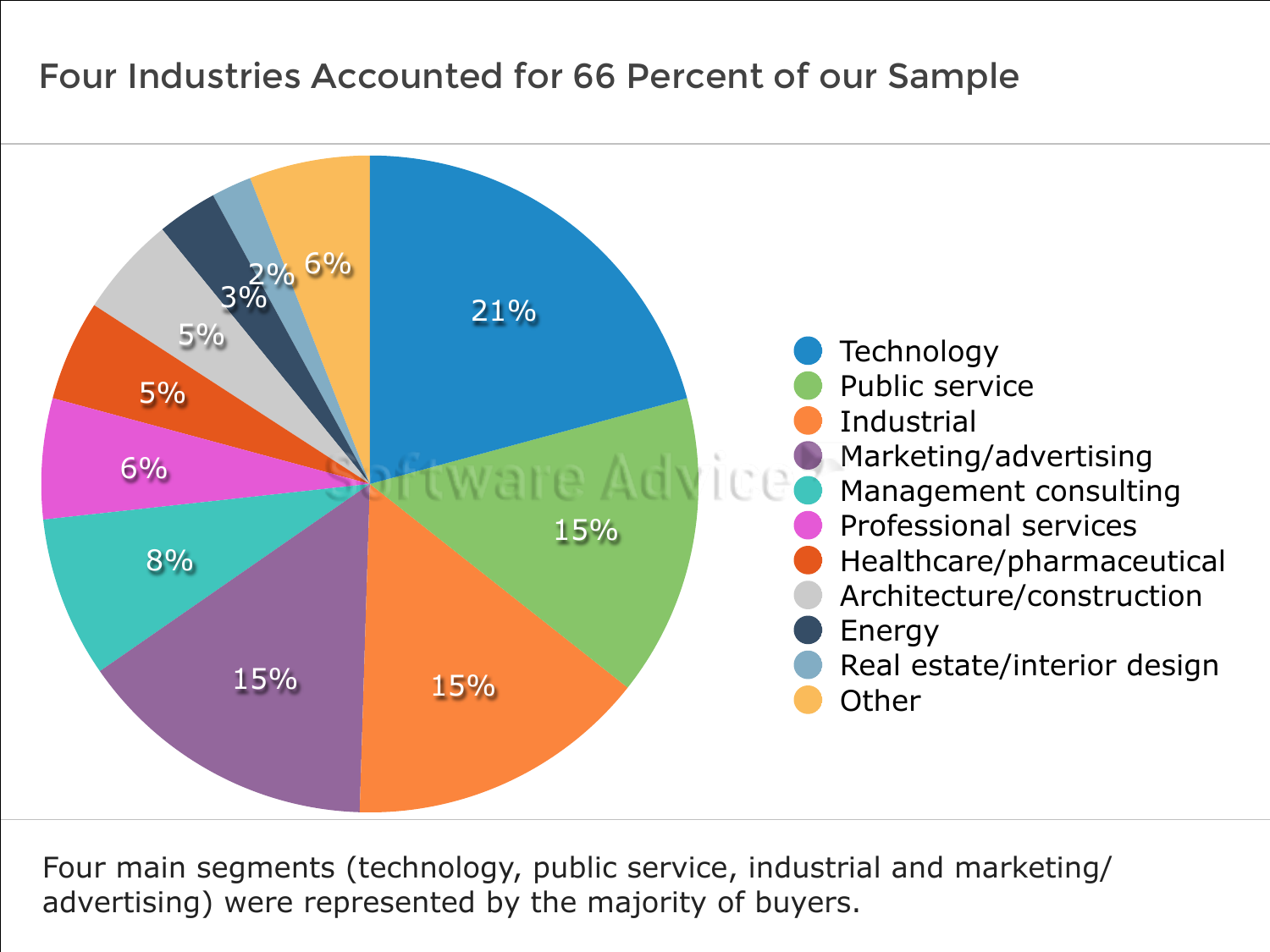